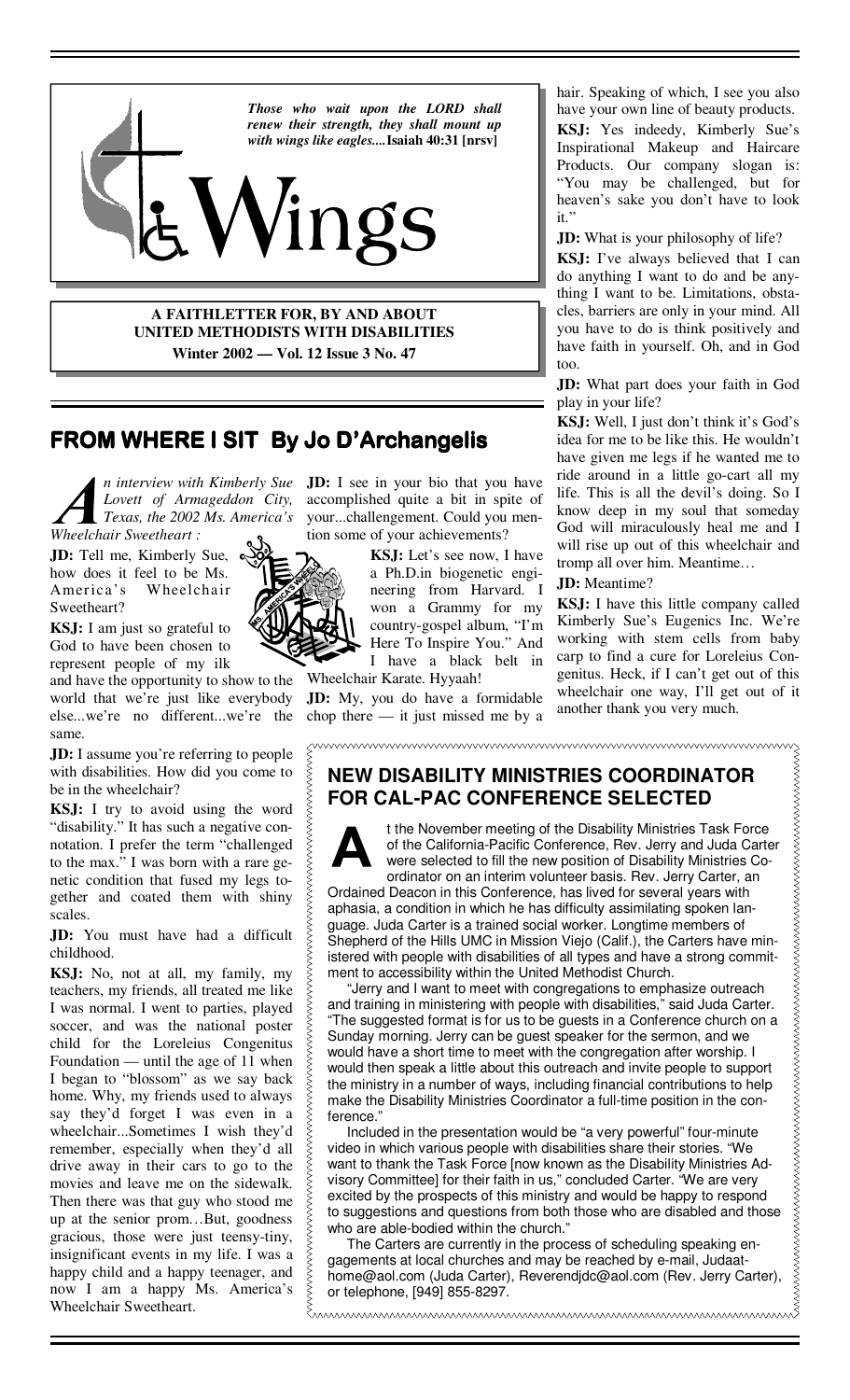

*(Editor's Note: Reader communications published in Wings are subject to alteration in regard to grammar, spelling, punctuation, clarity, length, and the whims of the editor.)* 

#### **"SIGHTLINESS," AYE; RAMP, NO**

 I am a [wheelchair-borne postpolio and] member of the First United Methodist Church in Dow City, Iowa. The church is the oldest one in our town and is not accessible. There was a chance to make it accessible by replacing some crumbling steps with a ramp, but perhaps to preserve the historical look of the building the ramp was voted down. This is a very small church, membership under 50 people, and like most churches is struggling to meet expenses.

**...**I have spoken to my minister and tried very hard to influence the board when I was a member, but they really don't want to hear about it. They think it will be too expensive, and I suspect that one influential member of the administrative board sees ramps as "unsightly.'

 Do you know of any grants or funding that would help this church become accessible? I miss being able to go to church. I was Sunday School Superintendent, President of UMW, and a member of the Administrative Board, besides helping on various committees. Now I can't get in at all.

#### **Millie Malone Dow City, Iowa milmal@frontiernet.net**

*Some United Methodist Conferences have grant programs to help churches become more accessible. We suggest you get in touch with your own Conference and/or District Office* 

*and ask them what resources are available, if any, for local churches.* 

 *We also suggest you get hold of a booklet entitled "Money and Ideas: Creative Approaches to Congregational Access." Published jointly by the Religion & Disability Program of the National Organization on Disability (NOD) and the Alban Institute, the 32 page booklet gives brief stories of 50 congregations, limited in funds, who used innovative ideas and strategies to raise money for accessibility projects. "Money and Ideas" also features an annotated "Selected Resources" section listing helpful books, periodicals, organizations, and websites.* 

 *Each booklet is \$3.50 (includes S&H). Contact Lorraine Thal, Religion and Disability Program, National Organization on Disability, 910-16th St. NW, Washington, D.C. 20006, telephone: (202)293-5960, e-mail: religion@nod.org, website: www.nod.org.* 

#### **LARGE PRINT/BRAILLE BIBLES AND UMC HYMNALS?**

 Is there a place that one can purchase the UMC Hymnal in large print as well as giant-size print Bibles? I also would like to know of a place where I can find several copies of the Bible in Braille and their cost.

> **William B. Meekins, Jr. Garden City UMC Monroeville, Pennsylvania WBMEEKINSJ@aol.com**

*Many thanks to Rev. Tom Reinhart-*



Fallbrook, CA 92028 **Church Telephone** [760] 728-1472 **Church Fax** [760] 728-7433 **Church E-Mail** FUMC1887@tfb.com *Marean, Pastor of Visitation, First United Methodist Church, Pasadena (Calif.), e-mail:* 

*tomwmrm@hotmail.com, for the following information:* 

 *Large-print edition Bibles and UMC Hymnals are available through the Cokesbury online bookstore at www.cokesbury.com. For large-print Bibles, go to the search section in the upper left corner of the home page and type "large print bibles" (include quotation marks) and press "enter" or click on "go." The resulting list has the King James Version and the New Revised Standard Version in large print.* 

 *For large-print hymnals, click on the "Music" tab at the top of the home page. On the next page, click on "View by Subject" in the left margin and then, on the next page, click on "Music Supplies & Resources." This will get you a page with a column of UM Hymnal editions in the upper left. Highlight and click on the "Large Print Edition." For the Braille edition of the UM Hymnal, simply highlight and click on "Other Major Editions.* 

 *Cokesbury, however, doesn't seem to carry Braille versions of the Bible. We suggest you contact Braille Bibles International (www.braillebibles.org), Bibles For the Blind and Visually Impaired International (www.biblesfortheblind.org), or the American Bible Society (www.americanbible.org).* 

 *(For the Internet-challenged among us, Cokesbury's telephone number is 800-672-1789.)*



even years ago the Rev. Dr. Susan Lemly, United Methodist minister ordained in the California-Pacific Annual Conference, decided to write a book. "Well," said Lemly, who is wheelchair-borne with multiple sclerosis, "Four years of writing, one of editing, and two of looking for a publisher later, it's here!"

 In her book, *Christian Discipleship and ME! Narcissism's Impact Upon Our Understanding of Christian Discipleship*, Lemly discusses what she calls "the alarming movement of contemporary Christian thought and its acceptance of our culture's narcissism the 'me first, I'm worth it, I deserve it' mindset which is defended, indeed applauded, by some amorphous 'spirit.'"

 "God's love and the sacrifice of Jesus for our redemption are spoken of in soft, sentimental terms by our contemporary Christian clergy," she says. "No judgment of our actions is given, no repentance is required, no forgiveness is necessary nor need it be offered to another.

*(LEMLY continued on page 4)*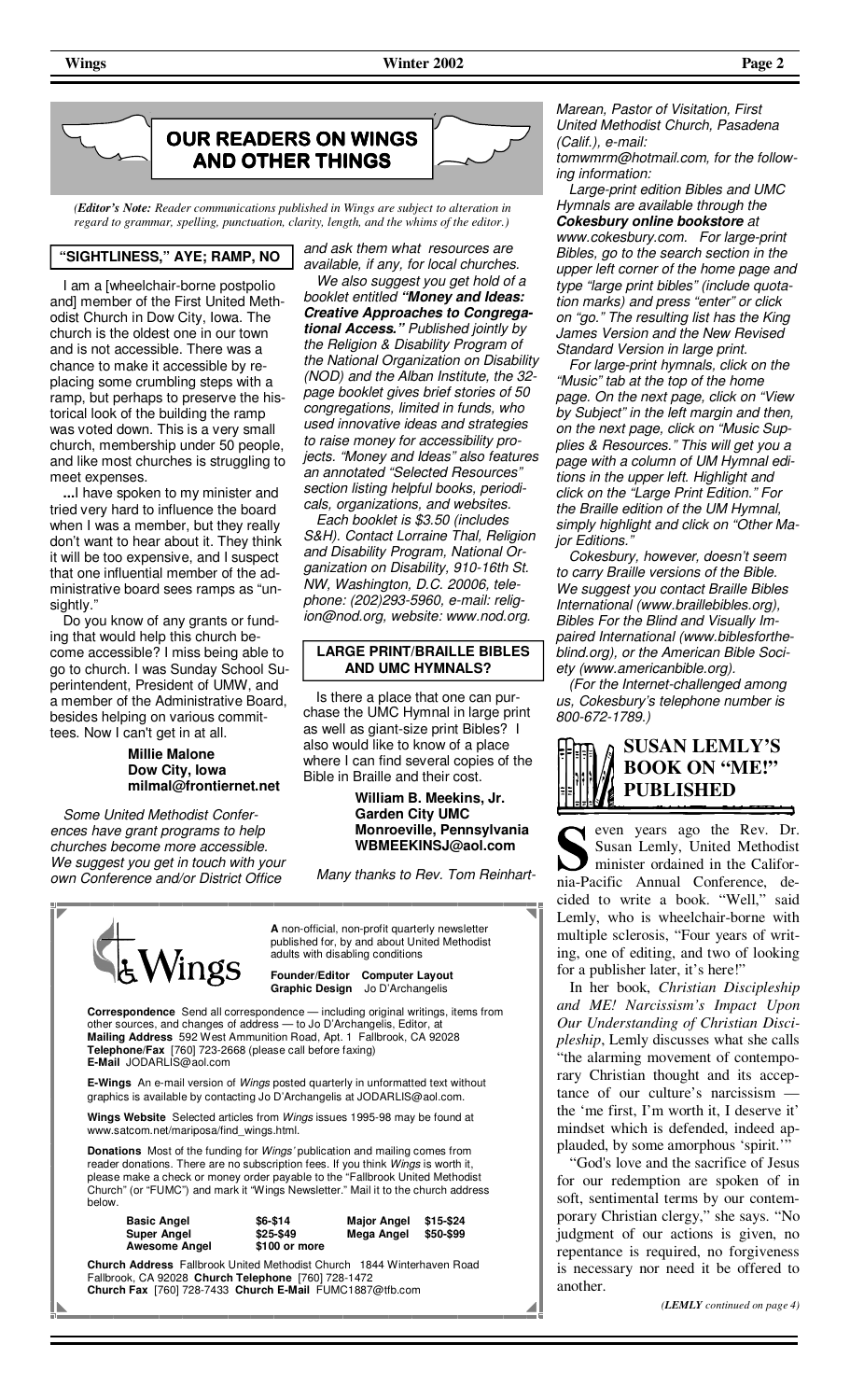**Wings** Page 3

签

# **THE GIFT OF THE MESSIAH By Garlinda Burton**

rowne, my high school teacher, was in the frustrating twilight of what had been an exciting, full life. She had been a young woman ahead of her time, a musician in New York during Harlem's heyday. Never married, she had been friends and had had late-night parties and jam sessions with Duke Ellington, Ella Fitzgerald, and Count Basie. She had moved from New York to High Point, North Carolina, during the segregated 1950s to teach in the town's only black high school.

 Browne was a woman who refused to let the racial divide hold her or her students back. She taught violin, voice, and piano to country folks' children. She encouraged young people who had never dreamed of attending college to do so and helped pay their tuition. And she made a name for herself by putting on a production of Handel's *Messiah* every Christmas.

 The community came to know and support these annual *Messiah* concerts, and graduates of Browne's music class returned year after year to sing with her, extending their Christmas vacations in order to attend rehearsals, compete for solos, and participate in the one-night-only annual *Messiah* reunions.

 The Christmas of 1993, Browne's last, was a hard one. Felled by a series of strokes, she couldn't talk (and she had been a non-stop talker). She was in a nursing home instead of her own memento-crammed duplex. She had pushed away her supper and was sitting sullen when I dropped in to visit her. I had skipped Christmas Eve worship, because it didn't seem like Christmas Eve without Browne there to play the violin at midnight, and I couldn't bear the thought of her being alone while I was out wassailing.

 Browne could only wave her hands to communicate with me. She smiled and nodded when I understood what she was trying to say. But I missed most of it, and when I failed to catch her meaning she gave me her unmistakable look of impatient disappointment and fell back against her pillows. We both sat there in agony.

 But that night I had brought along a cassette tape from a concert nearly ten years earlier — a recording that my mother had made of the *Messiah* concert when I had sung my first solo. (Of the ten or so years that I had sung with Browne, I had won only two solos, which I still consider among my life's finest achievements!) I popped the tape

in, and as the first strains of "Comfort Ye My People" sounded, Browne sat bolt upright in bed. Arms out, she smiled and began to conduct, just as she had for the previous 40 years. She conducted and I sang on cue, not just my solo but the entire alto line once you learned it under Browne, you never forgot it.

 A nurse came in with Browne's medication and stood in amazement. "She's singing! She's really singing!" she said to me. I nodded and Browne shushed her curtly. No talking was ever allowed when Browne conducted a concert. The nurse was joined by orderlies and aids, all standing silent, astonished that the tiny woman who couldn't utter a word suddenly was conducting an intricate piece of music.

have been imagining or wishful, but From *Alive Now* [November/December 1999] At Browne's insistence, I kept singing alto and she sang tenor — I may

she seemed to sing the words perfectly. We sang until the end, when she made me stand up for the "Hallelujah Chorus." I'll never forget her look of pure ecstasy as we sang our "hallelujahs" in tandem and in perfect harmony. It was a look I had always coveted in her class. She was pleased with me. I had done well.

 When the tape ended, the staff, Browne's roommate, and I applauded. Browne bowed dramatically and eloquently, just as she always had.

 Browne died the following spring. But she lives on in us, her students. And each of us — factory workers, excons, housewives, nurses, journalists — still know our parts and can sing them in perfect harmony, a lasting gift from our music teacher, a tie that will always bind. Every Christmas I recall with a smile that last Christmas Eve, when Browne found her voice again and we performed together. It was the best Christmas gift that I've ever given — or received.

## *Editor's Note: Originally written for the Association of Physically Challenged Ministers in the United Methodist Church, this hymn applies equally well to all of us called to ministry in the church.* **CELEBRATE CHALLENGE** O praise our Creator, Redeemer, and Friend, Who called us as shepherds God's children to tend. And given us talents, lives laden with gifts; Our darkening clouds to new bright skies God lifts. Though sound and mobility, sight are not ours, Yet lives rich with blessings our God on us showers. We hear that voice calling, "I need you to go, For my ways, my truths, and my glories to show." My grace is sufficient, God to us has said, So weariness, pain, and despair we must shed. With legs that are stilled on God's pathways we lead, With hands lacking motion God's creatures we feed. With tongues that are silent, with voices thus mute, We sing out our praises with harp and with flute. With ears hearing not a friend's words most sincere, We yet hear the song of the angels ring clear.

 We celebrate challenge and grateful we feel That as wounded healers the once lost we heal. Yes, touching and healing are part of God's work; We pray that our calling we never will shirk.

 Our eyes now are clouded and lacking in sight, Yet still looking East to the clear, radiant light. Oh, take now our full lives and gather our hearts That each to a world lost in pain love imparts.

 With Christ leading we focus not on our loss But eagerly carry our share of the cross. The spirit infuses with grace from above, Empowers and quickens all work done in love.

 **TEXT: Rev. Dr. Helen Betenbaugh, 1990** 

**TUNE: ST. DENIO ("Immortal, Invisible") Welsh Melody 11.11.11.11 [Alternate Tunes: Anniversary Song, 87; Foundation, 529; Gordon, 172]**